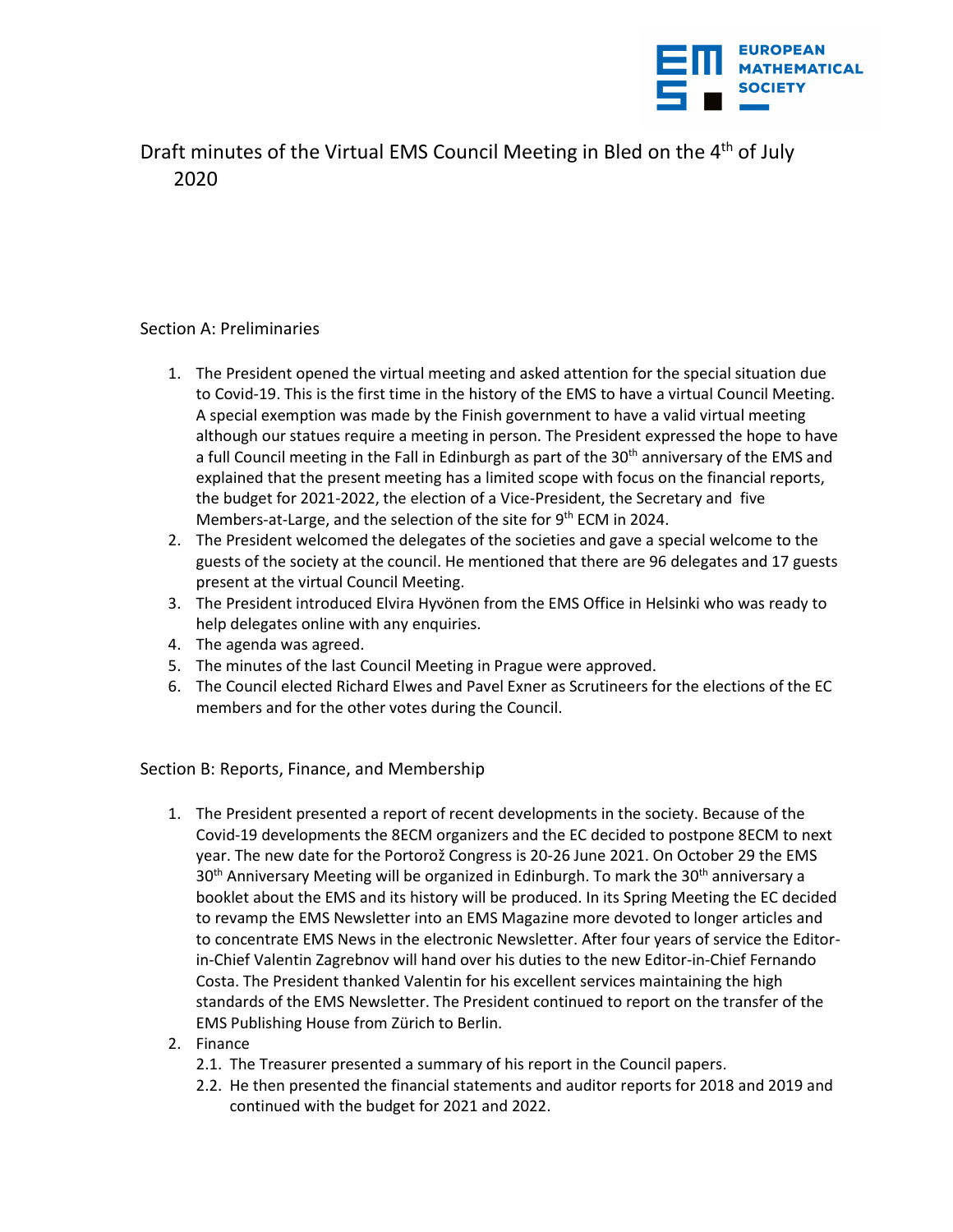- 2.3. Considering the healthy financial situation of the society and the support of the EMS Publishing House providing the *EMS Newsletter* and the *EMS Mathematical Surveys* at no cost to the society, the Treasurer proposed to increase the budget for scientific activities, and not to increase the membership fees. The sound financial situation led to a discussion about new scientific initiatives the EMS could support financially, for example, Flagship Summer Schools, special interest group, and topical meetings at a European scale. The Treasurer concluded the discussion by remarking that suggestions for financial support of new initiatives should be sent to the EMS Office to be discussed at the meeting of the Executive Committee. The Treasurer went over the budget and explained the need for an improved EMS web page, facilities for virtual meetings, and the relation with the newly established publishing house of the EMS in Berlin, in short EMS Press. EMS Press is a company with EMS as its sole owner, the profits of the company will be used to support scientific activities of the EMS. The Council approved the budget for 2021 and 2022.
- 2.4. Finally, Council reappointed Nicola Bellomo and Stanisław Janeczko as lay auditors, and PricewaterhouseCoopers as the professional auditors, for the years 2021 and 2022.
- 3. Membership
	- 3.1. The President presented and explained the membership statistics presented in the Council papers. In the tabled papers lists are provided of all new individual members grouped by country and by society. There are now 2963 individual members of the EMS.
	- 3.2. The Council approved by acclaim the application of the French Statistical Society to become again a full member of class 1.
	- 3.3. No applications were received for waiving of fees of corporate members.
	- 3.4. The list of two new institutional members was noted.
	- 3.5. Although it is the policy of the EMS to include societies rather than to expel them, the Emmy Noether Research Institute for Mathematics (ENI) almost never have paid their dues in the past years and also cannot pay their membership dues for 2020. The Council approved the proposal to put the institutional membership of ENI on hold. If they start paying their membership dues again then they can rejoin as an active institutional member with all the corresponding benefits and rights.

## Section C: Elections to Executive Council

The Council agreed to conduct the elections using the Helios Voting System. The elections started with Jorge Buescu, the nominate candidate for Vice-President for the term 2021-2024, who gave a brief presentation. The delegates voted electronically and Jorge Buescu was elected with an overwhelming majority and gladly accepted the result of the vote. Next was the election of Jiří Rákosník, the nominate candidate for Secretary for the term 2021-2024, who gave a brief presentation as well. The delegates voted electronically and Jiří Rákosník was elected with an overwhelming majority and gladly accepted the result of the vote.

The President then continued with the election of five Members-at-large of the Executive Committee, the eight candidates Frédéric Hélein, Stefan Jackowski, Barbara Kaltenbacher, Hrvoje Kraljević, Luis Narváez, Sergei Lando, Beatrice Pelloni, Susanna Terracini who all gave brief